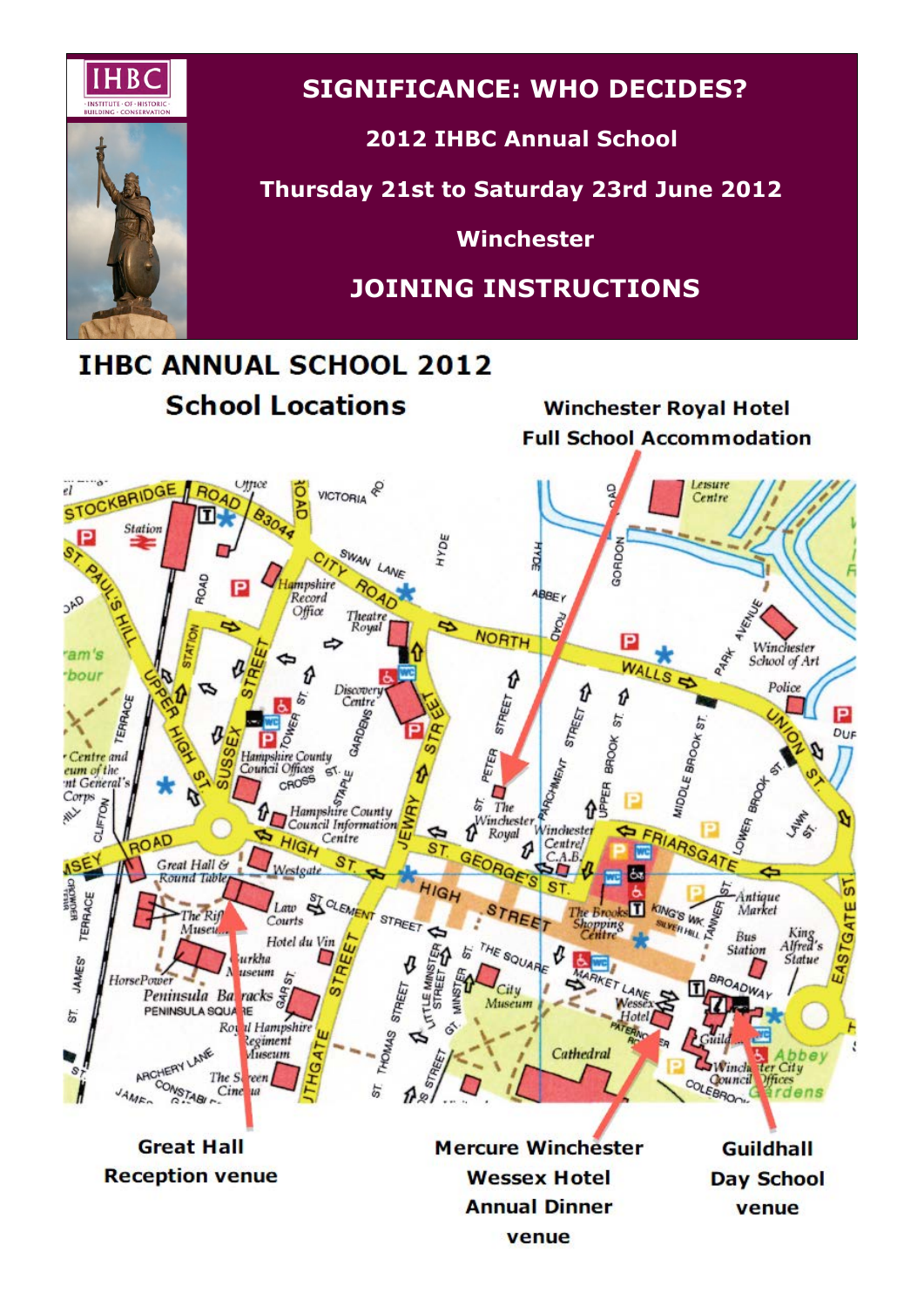# **REGISTRATION**

## **Registration for the Annual School (Thursday to Saturday)**

Registration will take place on Thursday  $21<sup>st</sup>$  June in the Winton Room of the Winchester Royal Hotel, St. Peter Street, Winchester, SO23 8BS. Registration is from 12.30pm until 5.00pm. You will be given your delegate pack and badge (*which should be worn at all times during the School*). If you are booked onto one of the afternoon tours these will depart at 2.00 pm from the Winton Room.

# **Registration for the Day School (Friday only)**

This will take place outside the Bapsy Hall at Winchester Guildhall, The Broadway, Winchester, SO23 9GH from 9.00 am. The programme will begin at 10.00am. You will be given a delegate pack and badge which should be worn throughout the day.

# **ANNUAL SCHOOL VENUES**

The venue for the Day School is the Bapsy Hall, Winchester Guildhall. Accommodation for Full School delegates will be in the Winchester Royal Hotel. The Thursday evening reception will be held in the Winchester Great Hall and the Annual Dinner on Friday in the Mercure Winchester Wessex Hotel.

# **THE GUILDHALL**

The Bapsy Hall in Winchester Guildhall, The Broadway, Winchester, SO23 9GH is the location for the Day School.

#### **Car Parking**

There is no car parking at the Guildhall on weekdays. There are a number of short stay car parks in the City Centre. There are long stay car parks at Chesil Street where stays of over 4 hours are £6. (7 & 8 on the map below).

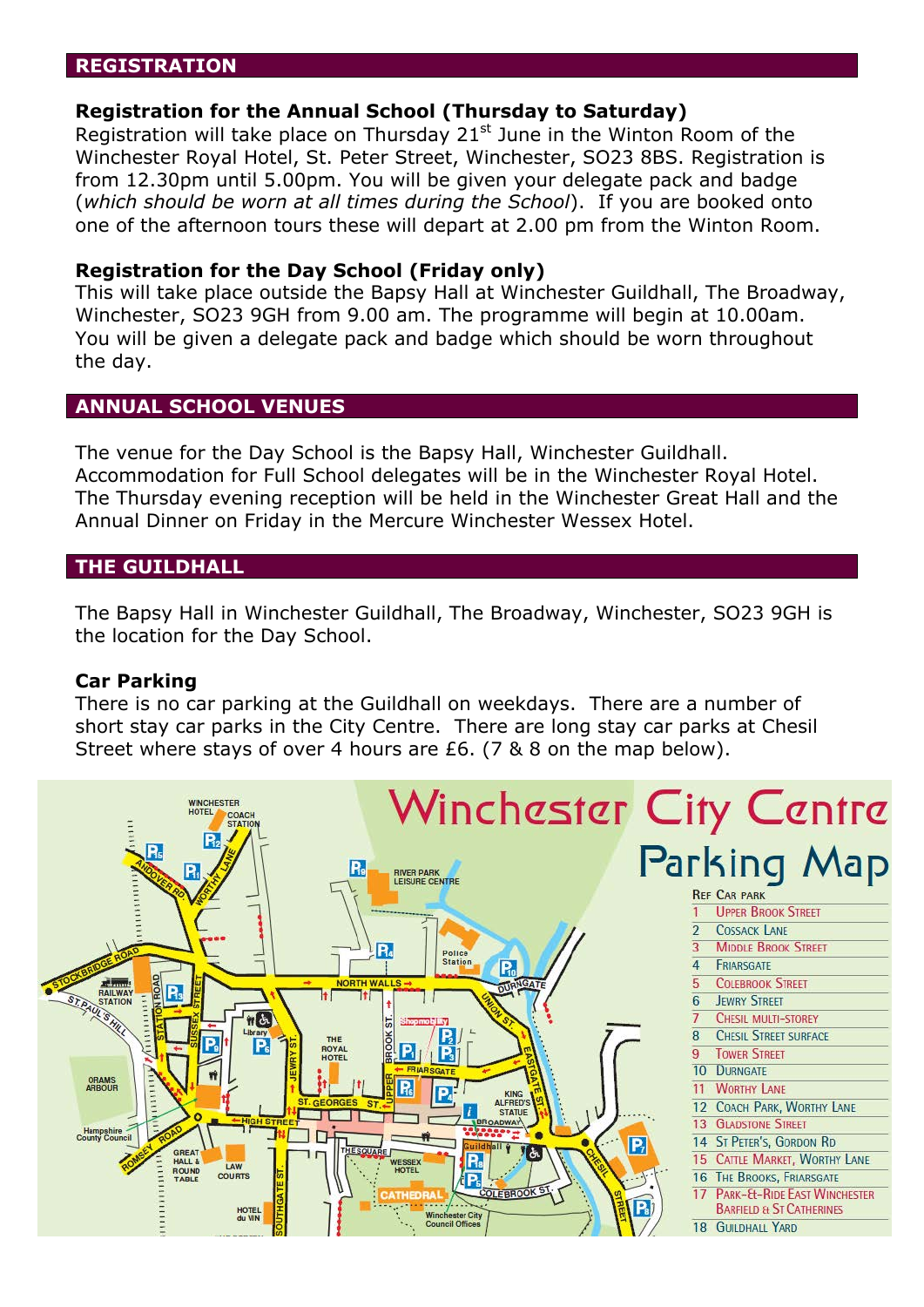# **Park & Ride**

Winchester has three park and ride sites. The bus route runs between the East Winchester Park & Ride car parks (Barfield and St Catherine's) and the South Winchester Park & Ride car park calling at stops so any bus can be used and all buses serve all stops. For the Guildhall leave the bus at the Broadway stop. All day parking rate is £3.00. The last buses leave the Broadway at just after 9.15pm.

St Catherine's car park is at Bar End near the M3 off junction 10. The postcode is SO23 9NP.

The Barfield Park and Ride site is at Bar End near the M3 off junction 10. The postcode is SO23 9SQ.

South Winchester Park and Ride is accessible from Junction 11 of the M3.

# **THE WINCHESTER ROYAL HOTEL**

# **Accommodation**

If you have a full residential place please register first with the IHBC registration desk in the Winton Room and then with the hotel to collect your room keys. The Hotel reception is in the corridor you will walk down to get to the Annual School registration. All rooms are en-suite with Sky TV, tea/coffee making facilities, trouser press. Irons are available from reception.

# **Breakfast**

For residential delegates, breakfast will be served between 7am – 9:30am weekdays and 8am-10am Saturday and Sunday.

# **Luggage storage**

Luggage can be stored on arrival at the hotel if you arrive before your room is ready and can be left at the hotel on Saturday whilst the tours are underway

# **Car Parking**

Parking is available at the rear of the Winchester Royal Hotel for residents but a parking permit must displayed. A car parking permit is included at the end of these joining instructions to print out and display when you arrive. Otherwise they are available from the hotel reception. If you travel by car and park in the hotel car park you must give the hotel reception your registration number when you check in.

# **Wifi**

There is Wi-Fi throughout the Winchester Royal Hotel with BT Openzone. Delegates without a BT Openzone account can purchase vouchers from reception at £6 for 90 minutes, £10 for 24 hours and £27 for 5 days.

# **Bar**

The hotel has a main bar open from 10am but hotel residents can purchase drinks at any time.

# **Thursday afternoon and Saturday morning tours**

All tours will leave from the Winton Room of the Winchester Royal Hotel. Most tours will require adequate walking shoes but none require safety shoes or protective equipment.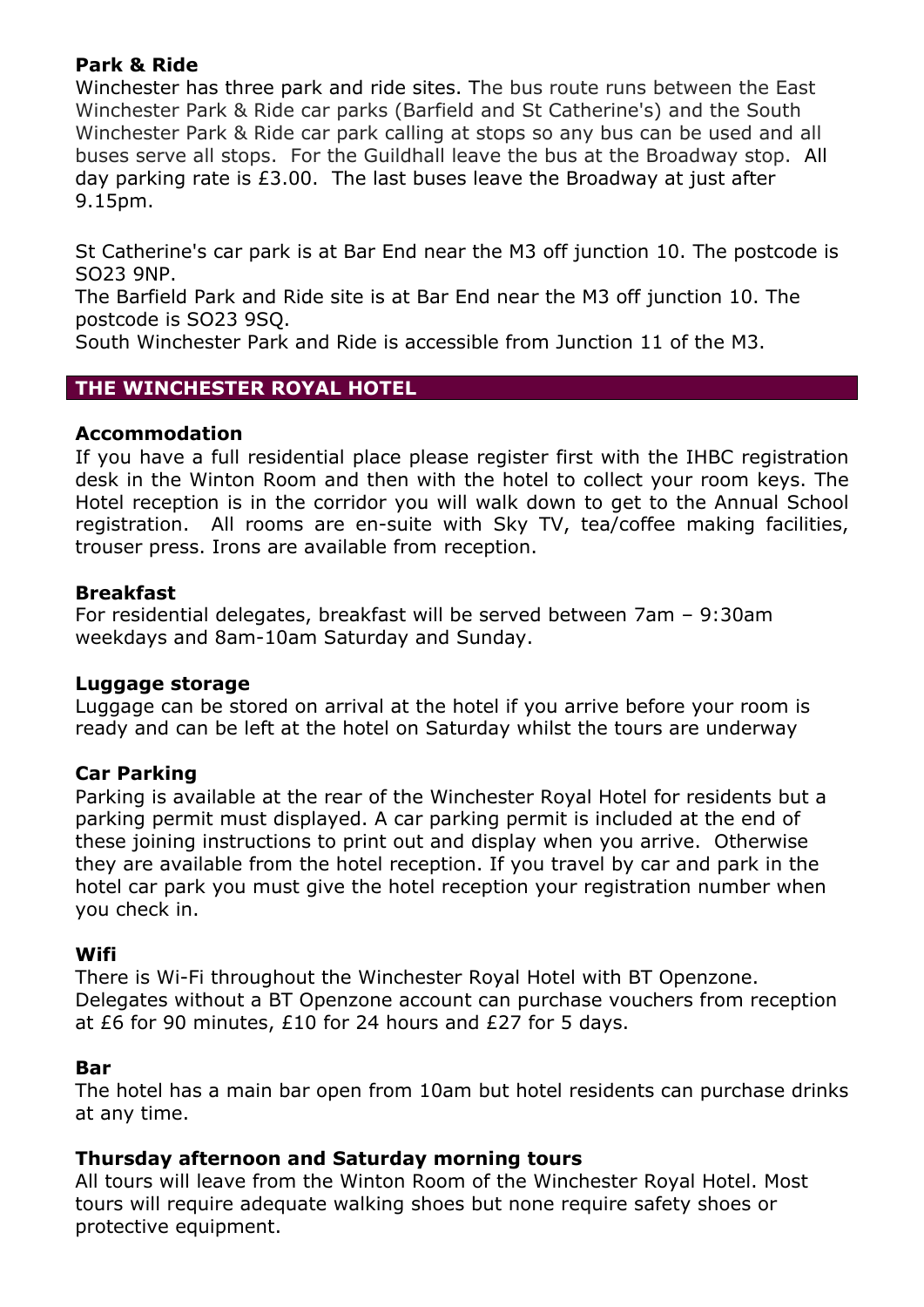# **TRAVEL TO WINCHESTER**

# **By Rail:**

The nearest station is Winchester around 10 minutes walk from the Winchester Royal Hotel and 15 minutes from the Guildhall.

Winchester is just under an hour by direct train from London Waterloo and is easily and quickly accessible from many other destinations.

# **By Road to the Winchester Royal Hotel;**

## **HEADING SOUTH**

On M3, take Junction 9 to Winnall Trading Estate (third exit). Follow road into town centre, over first roundabout (Tesco on the left and Shell Petrol Station on the right). At the bottom of hill, across the River and bear left in to the flow of traffic and move over into the right hand lane. Follow the one-way system and take second available right into St Peter Street. The Winchester Royal is immediately on your right. Alternative parking is available from Parchment Street, which is the first turning on the right then take the first left after the speed bump

#### **TRAVELLING FROM THE SOUTH**

Take the south exit on the M3 at Junction 10. Follow signs for town centre. At T Junction turn right, straight over at mini-roundabout and at the next miniroundabout turn left. At next roundabout turn right. Follow road to left (signed "All Routes"). Take second right.

#### **FROM A34 (NEWBURY)**

Take Winchester exit. At next roundabout take B3420 and follow to town centre. At traffic lights turn left into Main Street and straight over the next two sets of traffic lights, take the next turning on the right signposted Parchment Street. The entrance to the hotel car park is on the right.

#### **By Air:**

Southampton Airport is 12.5 miles away, 15 minutes by road or rail. London Heathrow is 50 miles away and London Gatwick 72 miles away.

# **By Ferry:**

Winchester is a 40-minute drive from Portsmouth's ferry port.

# **By Coach:**

There are regular coach services from London, Heathrow and Oxford. The coach stop is in the heart of the city close to the Guildhall and the Royal Winchester Hotel.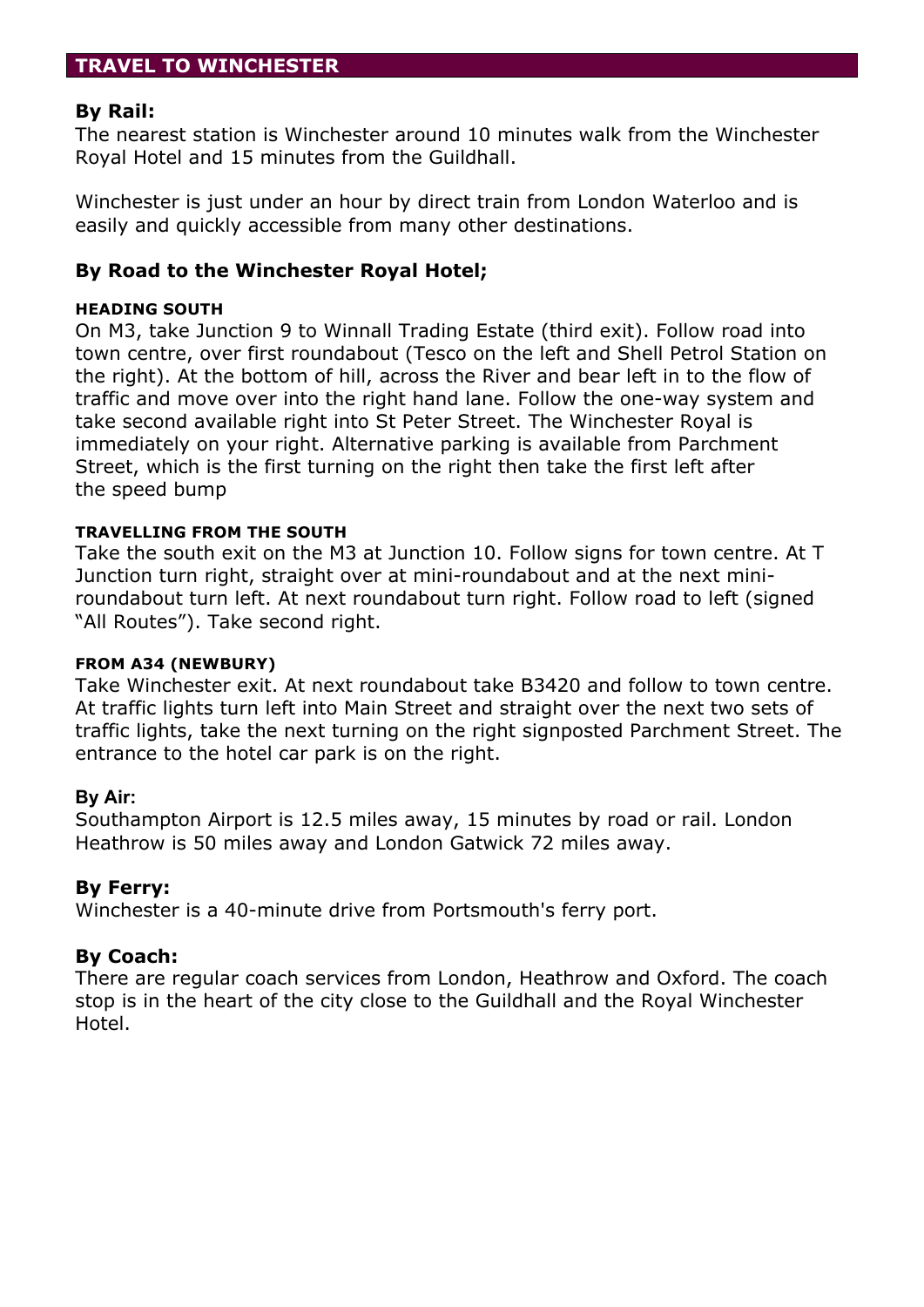# **GENERAL INFORMATION**

# **Dress Code**

Dress code for the school is smart casual throughout.

# **Mobile Phones**

For the benefit of other delegates and out of consideration to the speakers, please switch off mobile phones or set them to silent during the School working sessions.

# **Smoking**

In line with current law smoking is not allowed in any of the conference venues.

#### **Other Information**

Information on the local area including restaurants and pubs will be in your delegate pack. Cash machines and shops are located along the High Street close to all venues.

# **Contact Numbers**

Should you need to contact the IHBC during the Annual School please use the following numbers:

| Lydia Porter        | 07970 713733 |
|---------------------|--------------|
| <b>Fiona Newton</b> | 07747 533537 |